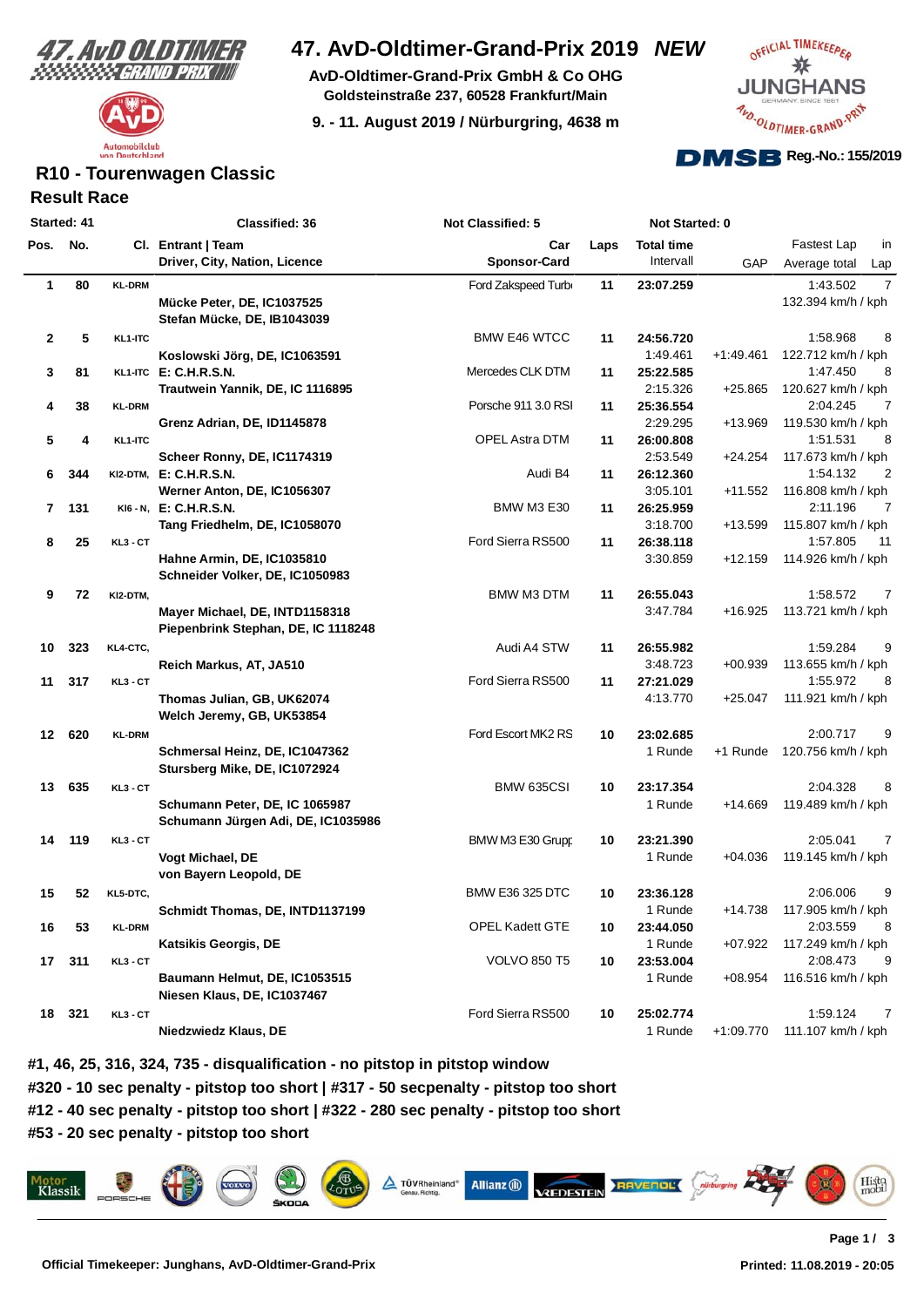



## **47. AvD-Oldtimer-Grand-Prix 2019** *NEW*

**AvD-Oldtimer-Grand-Prix GmbH & Co OHG Goldsteinstraße 237, 60528 Frankfurt/Main**

**9. - 11. August 2019 / Nürburgring, 4638 m**



## **Result Race R10 - Tourenwagen Classic**

| Started: 41 |     |               | <b>Classified: 36</b>               | <b>Not Classified: 5</b> | Not Started: 0 |                       |             |                                     |
|-------------|-----|---------------|-------------------------------------|--------------------------|----------------|-----------------------|-------------|-------------------------------------|
| Pos. No.    |     |               | Cl. Entrant   Team                  | Car                      | Laps           | <b>Total time</b>     |             | Fastest Lap<br>in                   |
|             |     |               | Driver, City, Nation, Licence       | <b>Sponsor-Card</b>      |                | Intervall             | GAP         | Average total<br>Lap                |
|             |     |               |                                     | Ford Sierra RS500 E      |                |                       |             | $\overline{2}$<br>2:00.422          |
| 19          | 320 | KL3-CT        |                                     |                          | 10             | 25:06.971             |             |                                     |
|             |     |               | van Elderen Jan, NL                 |                          |                | 1 Runde               | +04.197     | 110.797 km/h / kph                  |
| 20          | 39  | KL3 - CT      |                                     | BMW M3 E30 Grupp         | 10             | 25:09.179             |             | 2:01.581<br>8                       |
|             |     |               | Hessel Marc, DE, IC1036803          |                          |                | 1 Runde               | $+02.208$   | 110.635 km/h / kph                  |
|             |     |               | <b>Rensing Otto, DE</b>             |                          |                |                       |             |                                     |
| 21          | 315 | KI2-DTM,      |                                     | Opel Omega Evo 50        | 10             | 25:10.264             |             | 1:59.175<br>8                       |
|             |     |               | Strycek Volker, DE, IC1035407       |                          |                | 1 Runde               | $+01.085$   | 110.556 km/h / kph                  |
| 22          | 325 | KL5-DTC,      |                                     | <b>BMW 325i</b>          | 10             | 25:23.998             |             | 2:05.264<br>9                       |
|             |     |               | Graf von Wedel Lando, DE, IC1178921 |                          |                | 1 Runde               | +13.734     | 109.559 km/h / kph                  |
| 23          | 10  | KI2-DTM,      |                                     | BMW M3 E30 DTM           | 10             | 25:25.952             |             | 2:03.564<br>8                       |
|             |     |               | Ruch Rene, CH, INTC320              |                          |                | 1 Runde               | $+01.954$   | 109.419 km/h / kph                  |
| 24          | 12  | KL1-ITC       |                                     | <b>BMW E46 WTCC</b>      | 10             | 25:49.805             |             | 8<br>2:03.624                       |
|             |     |               | Röllinghoff Peter, DE, IC1035896    |                          |                | 1 Runde               | +23.853     | 107.735 km/h / kph                  |
| 25          | 16  |               | KL5-DTC, E: C.H.R.S.N.              | BMW M3 E30 DTC           | 10             | 25:55.259             |             | 2:08.082<br>9                       |
|             |     |               | Zimmermann Peter, DE                |                          |                | 1 Runde               | +05.454     | 107.357 km/h / kph                  |
| 26          | 535 | <b>KL-DRM</b> |                                     | BMW E12 South Afri       | 10             | 26:11.230             |             | 2:11.154<br>6                       |
|             |     |               | Öfele Michael, DE, INTD1124282      |                          |                | 1 Runde               | $+15.971$   | 106.266 km/h / kph                  |
| 27          | 302 | <b>KL-DRM</b> |                                     | <b>BMW 3.0 CSL Gr.2</b>  | 10             | 26:11.785             |             | 2:05.995<br>7                       |
|             |     |               | Kennewell Philipp, DE               |                          |                | 1 Runde               | $+00.555$   | 106.228 km/h / kph                  |
| 28          | 319 | KI2-DTM,      |                                     | BMW E36 M3 Grupp         | 10             | 26:30.343             |             | 2:09.293<br>9                       |
|             |     |               | Riesen Charles, CH, INTD577         | Opel GT/E                |                | 1 Runde               | +18.558     | 104.989 km/h / kph                  |
| 29          | 322 | <b>KL-DRM</b> |                                     |                          | 10             | 26:54.167             |             | 9<br>2:05.231                       |
|             |     |               | Schmidbauer Bernhard, DE, IC1116800 |                          |                | 1 Runde               | +23.824     | 103.439 km/h / kph                  |
| 30          | 111 | <b>KL-DRM</b> |                                     | BMW E9 3.0 CSL GI        | 9              | 22:34.173<br>2 Runden |             | 2:14.872<br>8                       |
|             | 326 | <b>KL-DRM</b> | Öfele Werner, DE, IH1L1124282       | Opel Commodore G:        | 9              | 23:01.427             | +1 Runde    | 110.969 km/h / kph<br>2:23.229<br>6 |
| 31          |     |               |                                     |                          |                |                       |             |                                     |
| 32          | 156 | KL4-CTC,      | Steinmetz Oliver, DE, IC1156847     | Alfa Romeo 156 ST        | 9              | 2 Runden<br>24:08.012 | +27.254     | 108.780 km/h / kph<br>2:10.813<br>6 |
|             |     |               | Bryzmann Harry, FR, IC1170384       |                          |                | 2 Runden              | $+1:06.585$ | 103.778 km/h / kph                  |
| 33          | 2   | KI2-DTM,      |                                     | Audi V8 DTM              | 7              | 16:47.968             |             | $\overline{2}$<br>1:56.804          |
|             |     |               | Haupt Hubert, DE, IB1059620         |                          |                | 4 Runden              | +2 Runden   | 115.954 km/h / kph                  |
| 34          | 86  | KL4-CTC,      |                                     | <b>OPEL Vectra STW</b>   | 7              | 24:44.323             |             | 2:25.936<br>$\mathbf 1$             |
|             |     |               | Füller Gerhard, DE, IC1045108       |                          |                | 4 Runden              | $+7:56.355$ | 78.741 km/h / kph                   |
| 35          | 43  | KL3 - CT      |                                     | BMW M3 E30 Grupp         | 7              | 25:46.548             |             | 7<br>2:11.357                       |
|             |     |               | Feierabend Thomas, DE, ID1040731    |                          |                | 4 Runden              | $+1:02.225$ | 75.573 km/h / kph                   |
| 36          | 6   | KI2-DTM,      |                                     | BMW M3 E30 DTM           | 6              | 15:13.553             |             | 2:08.244<br>$\overline{c}$          |
|             |     |               | Grohs Harald, DE, IC1127886         |                          |                | 5 Runden              | +1 Runde    | 109.661 km/h / kph                  |
|             |     |               | Bahr Ralph, DE, IC1127886           |                          |                |                       |             |                                     |
|             |     |               |                                     |                          |                |                       |             |                                     |
| <b>DSQ</b>  |     |               |                                     |                          |                |                       |             |                                     |
|             | 324 | KL1-ITC       |                                     | Mercedes CLK DTM         | 12             | 25:51.102             |             | 1:51.760<br>9                       |
|             |     |               | Schöllhorn Rudi, DE, INTD1042561    |                          |                | -1 Runden             |             | 129.174 km/h / kph                  |
|             | 1   | <b>KL-DRM</b> |                                     | <b>BMW 635CSI Gr. 2</b>  | 12             | 26:56.717             |             | 2:00.901<br>8                       |
|             |     |               | Dürig Jörg, CH, IC 217              |                          |                | -1 Runden             |             | 123.931 km/h / kph                  |
|             | 735 | <b>KL-DRM</b> |                                     | DeTomaso Pantera         | 11             | 24:59.092             |             | 1:59.821<br>9                       |
|             |     |               | Straub Franz, INTD1150591           |                          |                | 1:51.833              |             | 122.517 km/h / kph                  |

**#1, 46, 25, 316, 324, 735 - disqualification - no pitstop in pitstop window**

**#320 - 10 sec penalty - pitstop too short | #317 - 50 secpenalty - pitstop too short**

**#12 - 40 sec penalty - pitstop too short | #322 - 280 sec penalty - pitstop too short**

**#53 - 20 sec penalty - pitstop too short**